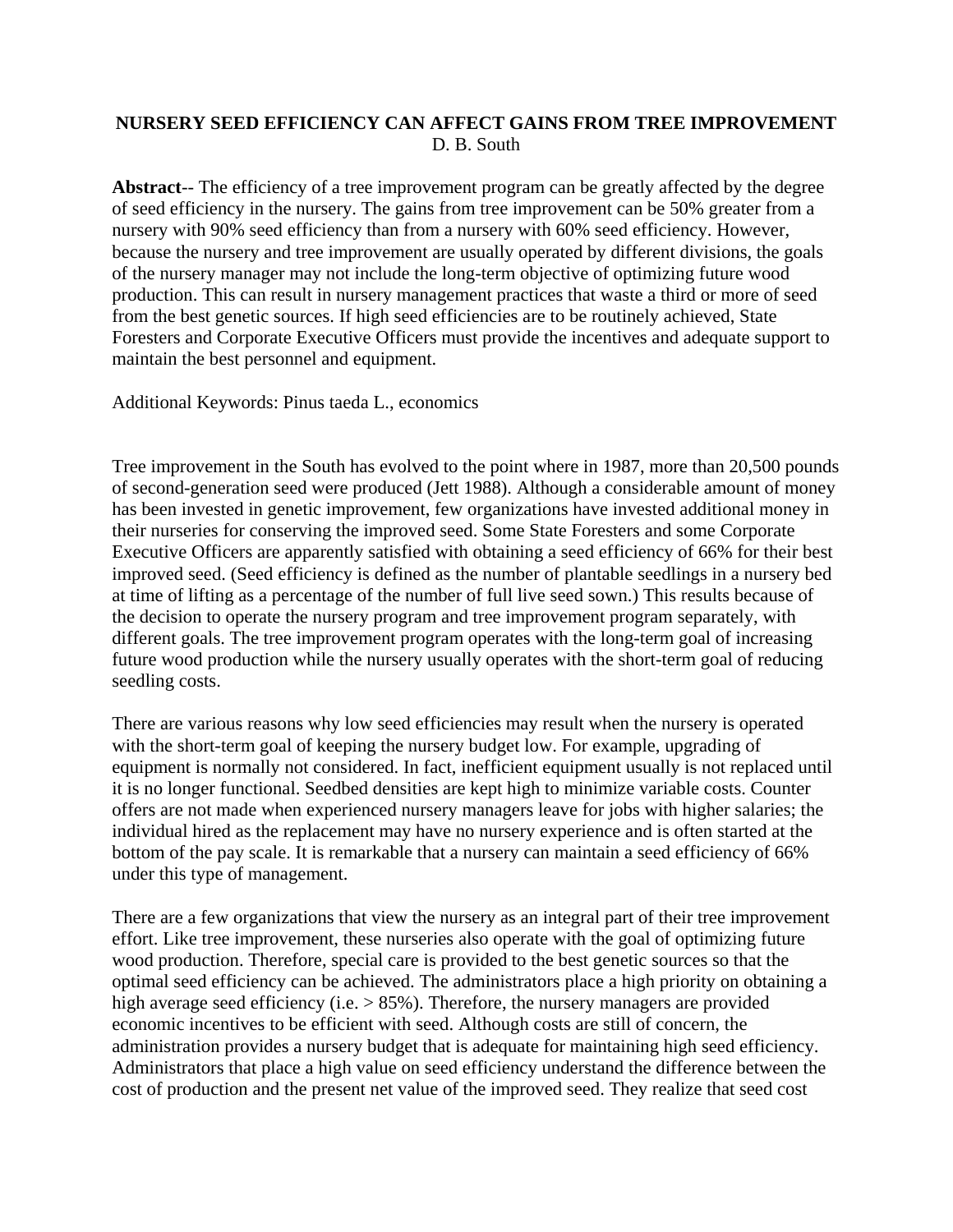constitutes a large proportion of seedling cost. In addition, they understand that the present net value of seed from a rogued second- generation orchard is higher than from a rogued-first generation orchard. They know that efficient nursery management can improve the economics of a tree improvement program.

The following discussion of the cost and value of improved seeds outlines some economic benefits that can be used to justify increasing seed efficiency at the nursery level. To fully comprehend the importance of high seed efficiency, it is necessary to understand the difference between the cost of improved seed and the value of improved seed.

## **COST OF PRODUCING IMPROVED SEED**

Roughly three-fifths of the cost of seed orchard seed represents efforts in tree improvement while about two-fifths are due to seed collection and extraction (Table 1). Individuals that claim their cost for improved seed is only about 0.2 cent per full live seed (FLS) are not including the cost of selection, orchard management, progeny testing, geneticist salaries, and overhead.

| Table 1. | Estimated costs and value of loblolly pine seed from different stages of tree |
|----------|-------------------------------------------------------------------------------|
|          | improvement program.                                                          |

| Woods run | Rogued<br>first generation      | Rogued<br>second generation | Rogued<br>third generation |
|-----------|---------------------------------|-----------------------------|----------------------------|
| 0.1       | 0.2                             | 0.2                         | 0.2                        |
| 0.1       | 0.5                             | 0.5                         | 0.5                        |
| 0.125     | 0.3                             | 0.55                        |                            |
|           | 3.0                             | 5.5                         | 7.5                        |
|           | * as compared to woods run seed |                             | -cents/full live seed--    |

Productivity of the seed orchard greatly affects the cost of seed production (Talbert et al. 1985). For seed yields above 40 pounds per acre, net investment cost is about 0.5 cent/FLS (Table 2). The cost of producing second-and third-cycle orchard seed will likely not be much greater than 0.5 cent/FLS.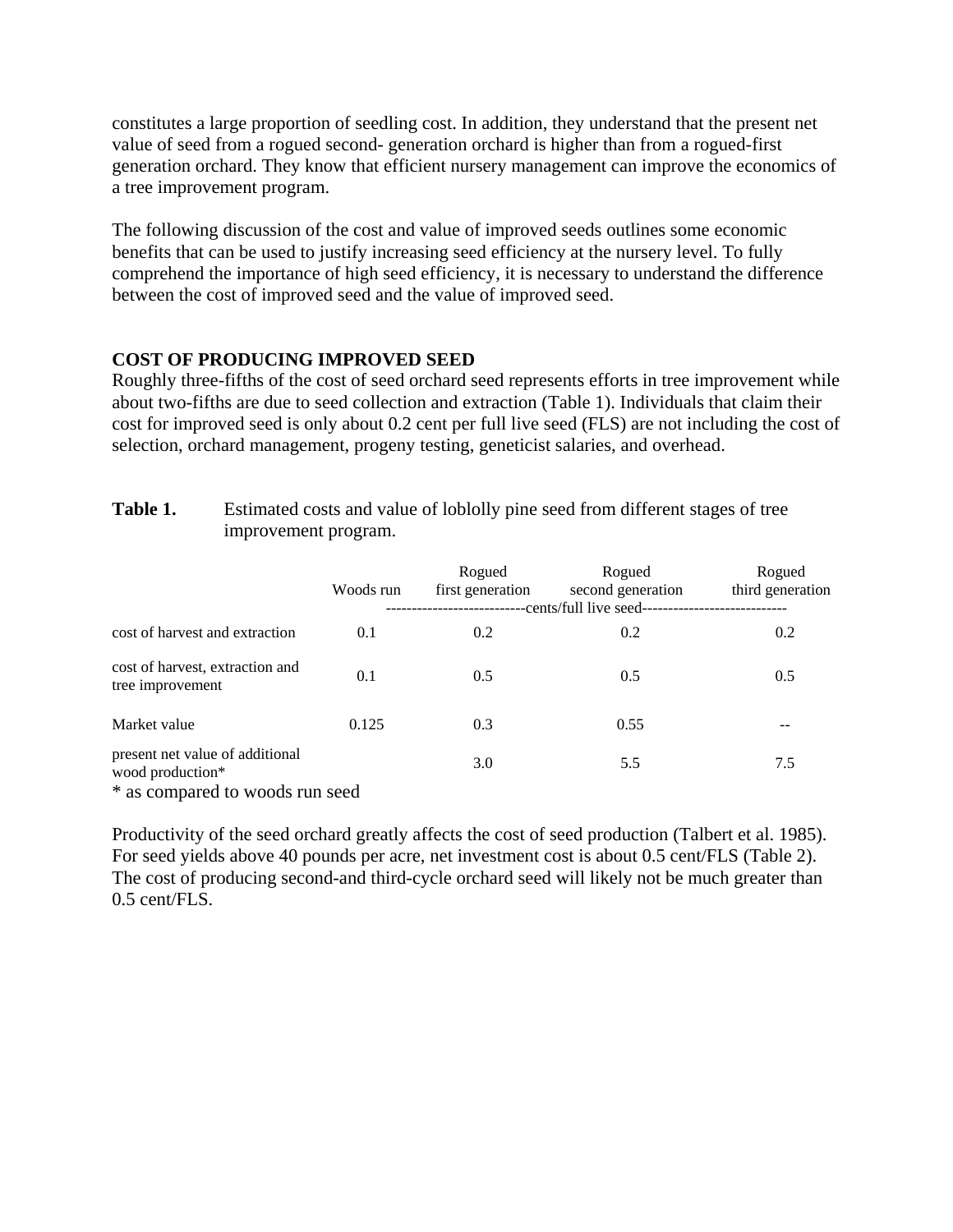|                  |                              | Seed efficiency                         |       |       |       |       |       |
|------------------|------------------------------|-----------------------------------------|-------|-------|-------|-------|-------|
| Orchard<br>yield | Net investment<br>(cost/FLS) | 60%                                     | 66%   | 75%   | 83%   | 90%   | 95%   |
| (lb/A)           | (cents)                      | -Seed cost per thousand seedlings (\$)- |       |       |       |       |       |
| 10               | 1.51                         | 25.17                                   | 22.88 | 20.13 | 18.19 | 16.77 | 15.89 |
| 20               | 0.83                         | 13.83                                   | 12.57 | 11.07 | 10.00 | 9.22  | 8.74  |
| 30               | 0.64                         | 10.66                                   | 9.70  | 8.53  | 7.71  | 7.11  | 6.74  |
| 40               | 0.53                         | 8.83                                    | 8.03  | 7.07  | 6.39  | 5.89  | 5.58  |
| 75               | 0.47                         | 7.83                                    | 7.12  | 6.27  | 5.66  | 5.22  | 4.95  |

**Table 2.** Seed cost per thousand plantable loblolly pine seedlings by seed orchard yield and nursery seed efficiency.

Many organizations produce more seed than they need and sell the excess. Current market prices for improved loblolly pine seed usually range from 0.3 to 0.6 cent/FLS. Because of the current buyers market, the market price can be lower than the cost of production. Therefore, when using the correct provenance, purchasing rogued, first-generation seeds on the open market can be a real bargain when compared to the estimated present net value of the seed.

### **SEED EFFICIENCY AFFECTS SEEDLING COST**

The average price of first-generation bare-root seedlings is currently close to \$30/M (Table 3). Seed can be the largest single expense for producing improved seedlings (Mills and South 1984). At some nurseries, seed cost will exceed one-third of the production costs. However, some organizations subsidize the cost of tree improvement and therefore only charge the nursery for cost of harvesting and extraction. As a result, the cost of first-generation seed charged to the nursery account may be less than 0.3 cent per PLS. This allows little economic incentive for the nursery manager to be more efficient with improved seed. As a result, for some organizations, there will be little difference between the price of regular and improved seedlings. However, other organizations do not subsidize the cost of tree improvement. The nursery might be charged 0.47 cent/FLS for first generation seed (Table 2). For this reason, the cost of seed per thousand plantable seedlings (M) will depend in part on whether or not the cost of tree improvement is subsidized. When the total costs of tree improvement are charged against the nursery budget, seed cost can range from \$5 to \$12/M (Table 2). However, when tree improvement costs are subsidized, (only harvesting and extraction costs are charged to the nursery), seed cost may vary from only \$2 to \$4/M. Although, the price difference between first- and second-generation seedlings can range from \$4 to \$8/M (Table 3), this difference is likely due to differences in perceived gains (i.e. difference in present net value) rather than to a difference in cost of production.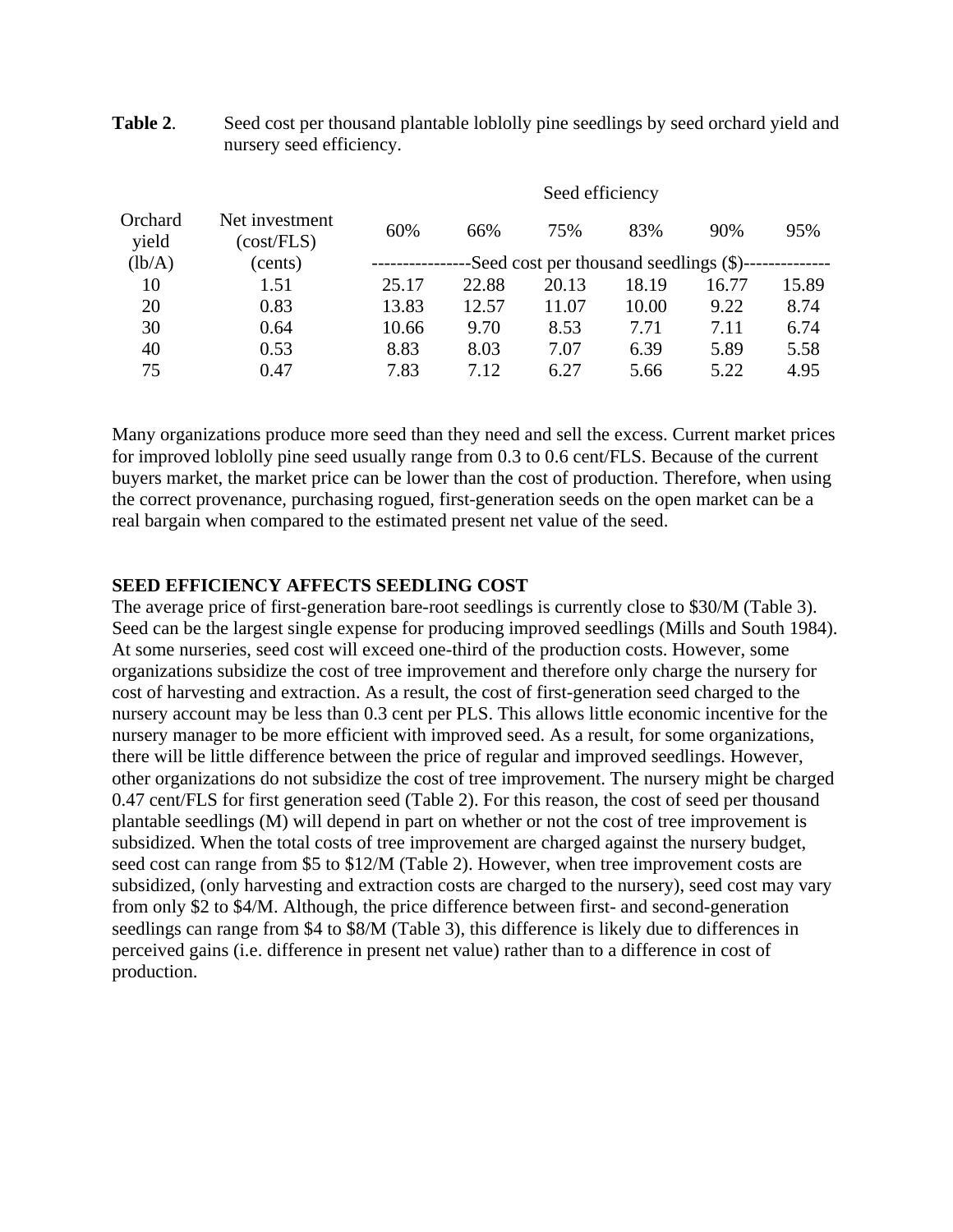| Source         | Regular           | First generation                                                                          | Second generation | Difference |  |
|----------------|-------------------|-------------------------------------------------------------------------------------------|-------------------|------------|--|
|                |                   | --------------------------------cost per thousand seedlings (\$)------------------------- |                   |            |  |
| Alabama        |                   | 27.50                                                                                     |                   |            |  |
| Arkansas       |                   | 30                                                                                        |                   |            |  |
| Florida        |                   | 24                                                                                        |                   |            |  |
| Georgia        |                   | $26 - 30$                                                                                 |                   |            |  |
| Kentucky       |                   | 40                                                                                        |                   |            |  |
| Louisiana      | $\qquad \qquad -$ | 30                                                                                        |                   |            |  |
| Mississippi    | 23                | 31                                                                                        |                   | 8          |  |
| North Carolina |                   | 30                                                                                        |                   |            |  |
| Oklahoma       |                   | 30                                                                                        |                   |            |  |
| South Carolina |                   | 24                                                                                        |                   |            |  |
| Tennessee      |                   | 28                                                                                        |                   |            |  |
| Texas          |                   | 28                                                                                        |                   |            |  |
| Virginia       |                   | 28                                                                                        |                   |            |  |
| Company x      |                   | 33                                                                                        | 40                | 7          |  |
| Company y      |                   | 34                                                                                        | 38                | 4          |  |
| Company z      |                   | 28                                                                                        | 36                | 8          |  |
| Average        |                   | 29.59                                                                                     | 38                |            |  |

### **Table 3.** 1989 cost of loblolly pine seedlings from selected sources. [State prices from Anonymous (1989)]

The cost of producing improved seed can provide some incentive for nursery managers to keep seed efficiency high. For example, if a nursery producing 30 million seedlings has a nursery seed efficiency of 70% and seed cost of 0.5 cent/FLS, \$19,500 annually could be saved by increasing the nursery efficiency to 77%. Put another way, the nursery manager could justify spending up to \$19,500/yr on management practices to increase seed efficiency. However, this incentive does not exist if seeds are furnished to the nursery free of cost.

## **SEED EFFICIENCY AFFECTS THE PROFITABILITY OF TREE IMPROVEMENT**

The profitability of a tree improvement program corresponds directly to seedlings yields from the nursery. When more seedlings are produced from improved seeds, more acres can be planted with improved seedlings. Therefore, practices that affect nursery seed efficiency directly affect the goals of tree improvement. Since nursery seed efficiency may range from 41 to 92% (Tables 4 and 5), the nursery manager will have a great impact on the present net value of the improved seed. The present net value of improved seed will be 52% greater at a nursery with 92% seed efficiency than at a nursery with only 60% seed efficiency (Table 4). However, the importance of high seed efficiency is often overlook because some individuals do not fully understand the concept of present net value.

The present net value of improved seed is based on the discounted value of the extra wood produced at the end of the rotation, minus the cost of production. The estimated present net value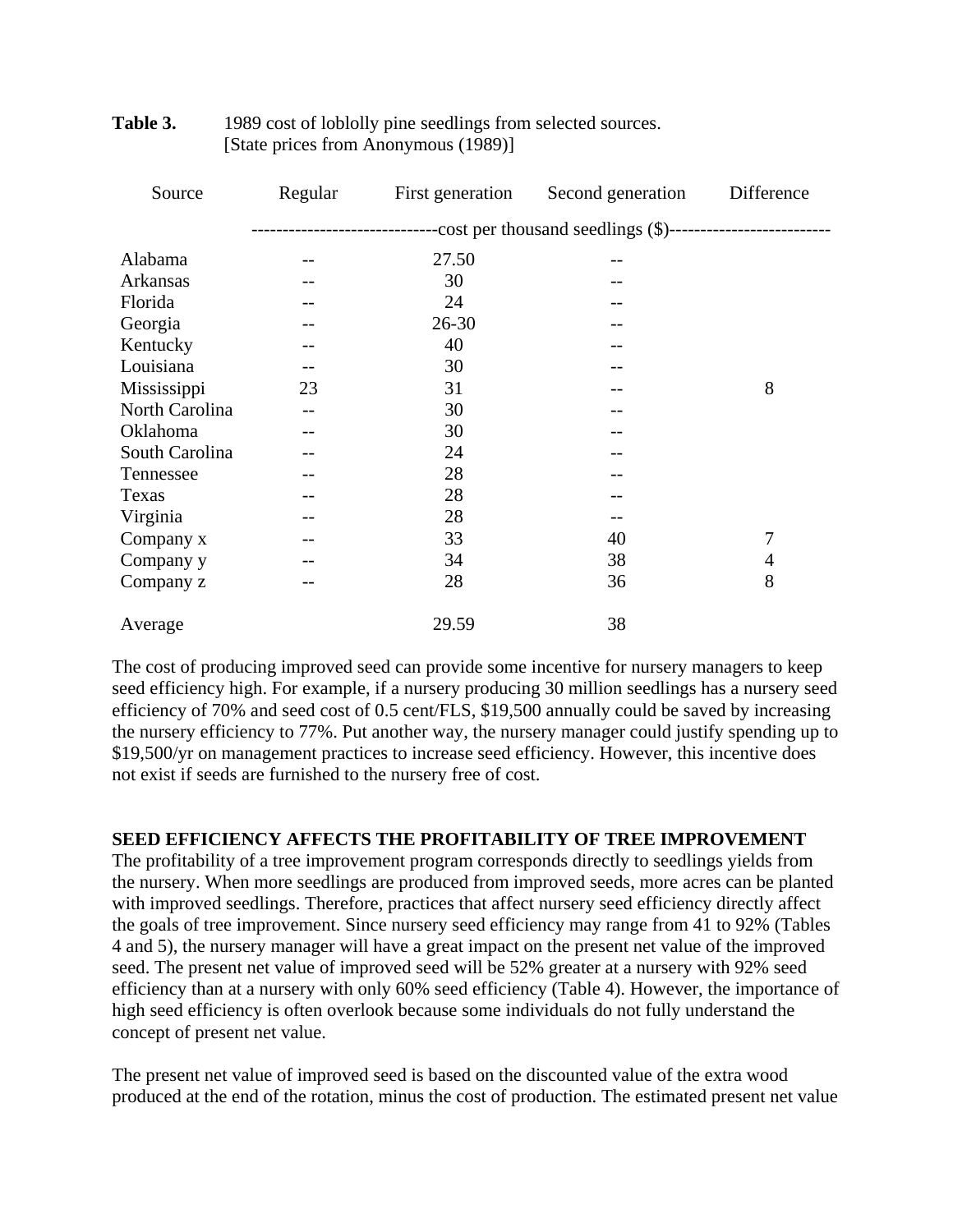of improved seed can be about ten times the market value (Table 1). Since the cost of production of seed from seed orchards should be about the same regardless of generation cycle, the present net value of the seed will be the primary reason why the nursery manager should be more efficient with second generation seed than with first generation seed.

| Ownership    | Date<br>sown | Total<br>density | Plantable<br>seedling density | Culls | Seed<br>efficiency* | Seed<br>cost# | Present net value<br>of $10,000$ seeds** |
|--------------|--------------|------------------|-------------------------------|-------|---------------------|---------------|------------------------------------------|
|              |              | -#/sq. ft.--     |                               |       | -----%-----------   | $\frac{S}{M}$ | \$                                       |
| <b>State</b> | 4/25         | 29.2             | 27.8                          | 5     | 92                  | 5.43          | 276                                      |
| Industry     | 4/23         | 27.9             | 21.7                          | 22    | 72                  | 6.96          | 215                                      |
| Industry     | 4/23         | 27.9             | 21.0                          | 25    | 69                  | 7.19          | 208                                      |
| <b>State</b> | 4/19         | 24.9             | 20.6                          | 17    | 68                  | 7.33          | 205                                      |
| <b>State</b> | 4/19         | 23.6             | 19.0                          | 20    | 62                  | 7.94          | 189                                      |
| <b>State</b> | 4/20         | 21.8             | 18.2                          | 16    | 60                  | 8.29          | 181                                      |
| <b>State</b> | 5/17         | 176              | 12.6                          | 28    | 41                  | 11.98         | 125                                      |

# Table 4 Seed efficiency for small plots at seven nurseries in 1984 (From South and Larsen 1985).

\* 30.2 full live seed sown per square foot

# A cost of 0.5 cent per full live seed

\*\* Assuming a present net value of 3 cents per plantable seedling

The following formula can be used to calculate the increase in present value obtained by increasing seed efficiency (South 1987). This formula can be used even when an organization has a limited or an excess supply of improved seeds.

PV = (PSN/PSO) X (NSE/OSE)-1 X PV1C X RA X BGR X (VGHS - VGLS)

where  $PV =$  present value of additional wood obtained by increasing the seed efficiency on one acre of improved seedlings in the nursery

PSN = number of plantable seedling produced per nursery acre

PSO = number of plantable seedling outplanted per acre

OSE = old seed efficiency (expressed as a decimal value)

NSE = new seed efficiency (expressed as a decimal value)

 $PV1C$  = present value of 1 cord of wood harvested at the rotation age

 $RA = rotation age$ 

 $BGR = base$  growth rate in cords/acre/year for unimproved seedlings

VGHS = average volume gain of higher performing seedlings (at rotation age)

VGLS = average volume gain of lower performing seedlings

For example, a nursery produces 700,000 plantable seedlings per acre with a nursery seed efficiency of 70%. Seedlings are grown on 30 acres, of which 20 acres are with secondgeneration seed from a rogued orchard and 10 acres are with seed from a first-generation orchard. The company outplants 550 trees per acre, on a 25-year rotation, and plants on land that produces 1.5 cords/ac/yr (unimproved basis). The company's economist uses a 6% real interest rate and predicts that stumpage values in 25 years will be \$20/cord. The estimated volume gains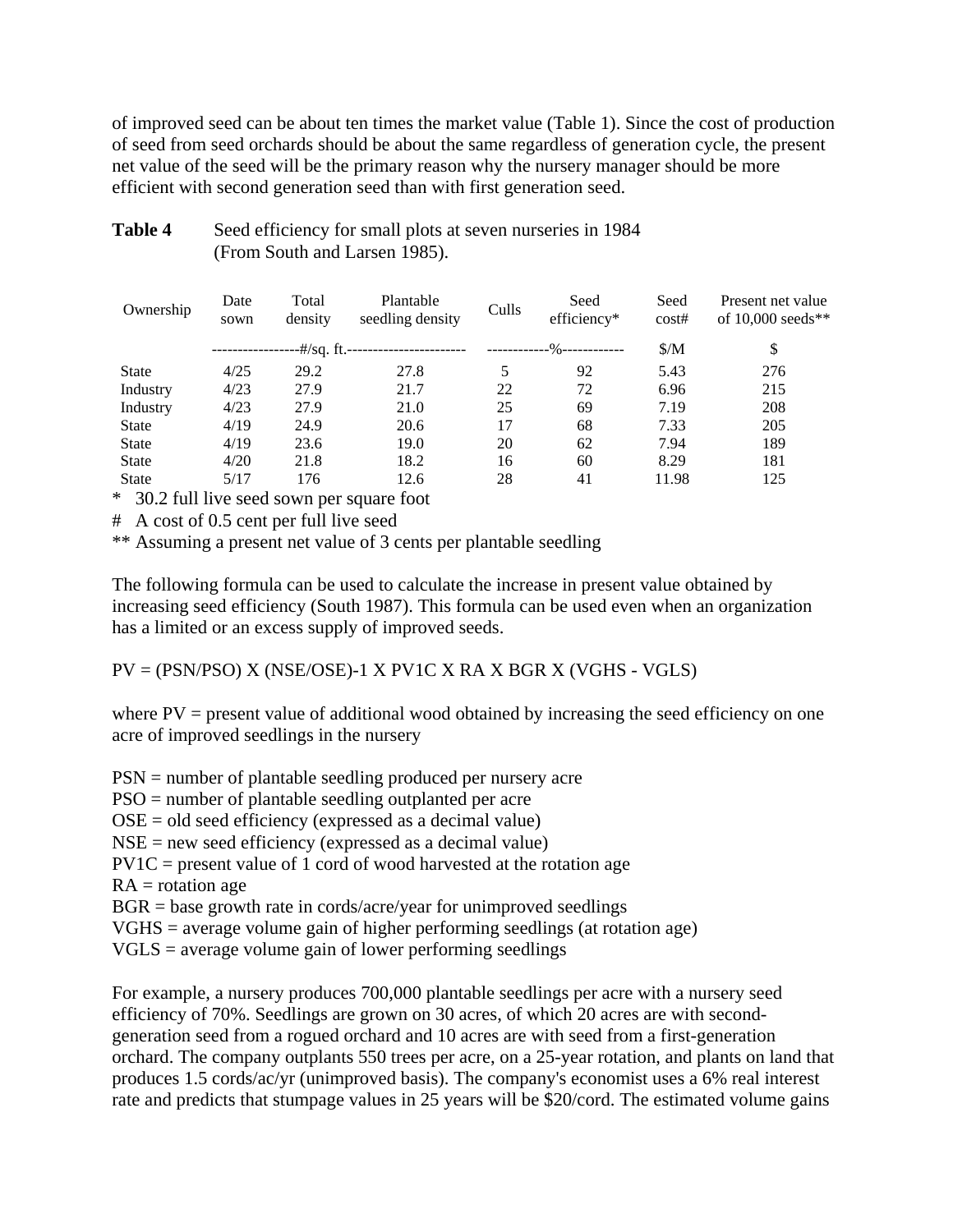at harvest from first- and second-generation selections are 12% and 22%, respectively. The nursery manager uses the following formula to determine how much increase in present value would occur if seed efficiency was increase from 70% to 80%.

### $PV = $3,177 = (700,000/550)$  X  $((0.8/0.7)-1)$  X \$4.66 X 25 X 1.5 X (.22-.12)

Under these conditions, increasing the seed efficiency from 0.70 to 0.80 would increase the present value by \$3,177 for each acre sown with second-generation seed. This means that for 20 acres of second-generation seedlings, the nursery manager could improve the "predicted genetic gain" from the nursery by \$63,540. Therefore, increasing seed efficiency in the nursery can be an effective way to increase the value resulting from tree improvement.

Table 5. Selected responses from a 1990 questionnaire sent to nursery managers who produce bare-root loblolly pine seedlings.

| Genetics               | Seed/pound | Seed<br>Germination | Seed<br>efficiency | Seed cost |                    |      |                           |
|------------------------|------------|---------------------|--------------------|-----------|--------------------|------|---------------------------|
|                        |            |                     |                    | pound     | /PLS               | /M   | $/M^*$                    |
|                        | $\#$       | $\%$                | $\%$               | \$        | cent               | \$   | $\%$                      |
| regular                | 18,500     | 78                  | 78                 | 18        | .125               | 1.60 | $\tau$                    |
| regular                | 23,080     | 88                  | 89                 | 25        | .123               | 1.38 | 6                         |
| $1^{\rm st}$ gen       | 13,902     | 87                  | 58                 | 13        | .111               | 2.15 | $\sqrt{ }$                |
| 1 <sup>st</sup><br>gen | 13,900     | 94                  | 88                 | 21        | .161               | 1.83 | $\overline{7}$            |
| $1^{\rm st}$ gen       | 15,199     | 89                  | 74                 | 28        | .207               | 2.80 | 10                        |
| $1st$ gen              | 13,700     | 95                  | 86                 | 30        | .231               | 2.68 | 9                         |
| $1^{\rm st}$<br>gen    | 16,097     | 92                  | 55                 | 35        | .236               | 4.29 | 15                        |
| 1 <sup>st</sup><br>gen | 17,311     | 83                  | 83                 | 36        | .250               | 3.01 | 11                        |
| 1 <sup>st</sup><br>gen | 15,250     | 96                  | 80                 | 40        | .273               | 3.41 | 11                        |
| $1st$ gen              | 16,400     | 86                  | 82                 | 40        | .284               | 3.46 | 6                         |
| $1^{\rm st}$ gen       | 18,046     | 90                  | 70                 | 50        | .308               | 4.40 | 16                        |
| $1^\mathrm{st}$<br>gen | 12,378     | 89                  | 79                 | 34        | .309               | 3.91 | 12                        |
| $1st$ gen              | 13,174     | 88                  | 68                 | 38        | .328               | 4.82 | 17                        |
| $1st$ gen              | 14,000     | 92                  | 89                 | 45        | .349               | 3.92 | 16                        |
| $1st$ gen              | 13,621     | 93                  | 81                 | 50        | .395               | 4.88 | 20                        |
| $1st$ gen              | 16,500     | 93                  | 87                 | 75        | .488               | 5.62 | 18                        |
| $2nd$ gen              | 16,200     | 99                  | 79                 | 40        | .249               | 3.15 | 11                        |
| $2nd$ gen              | 14,000     | 95                  | 87                 | 30        | .225               | 2.58 | <b>NOT</b><br><b>SOLD</b> |
| 2 <sup>nd</sup><br>gen | 15,000     | 93                  | 80                 |           | SEEDLINGS NOT SOLD |      |                           |
| $2nd$ gen              | 12,858     | 97                  | 64                 |           | SEEDLINGS NOT SOLD |      |                           |

\* Seed cost expressed as a percentage of seedling price.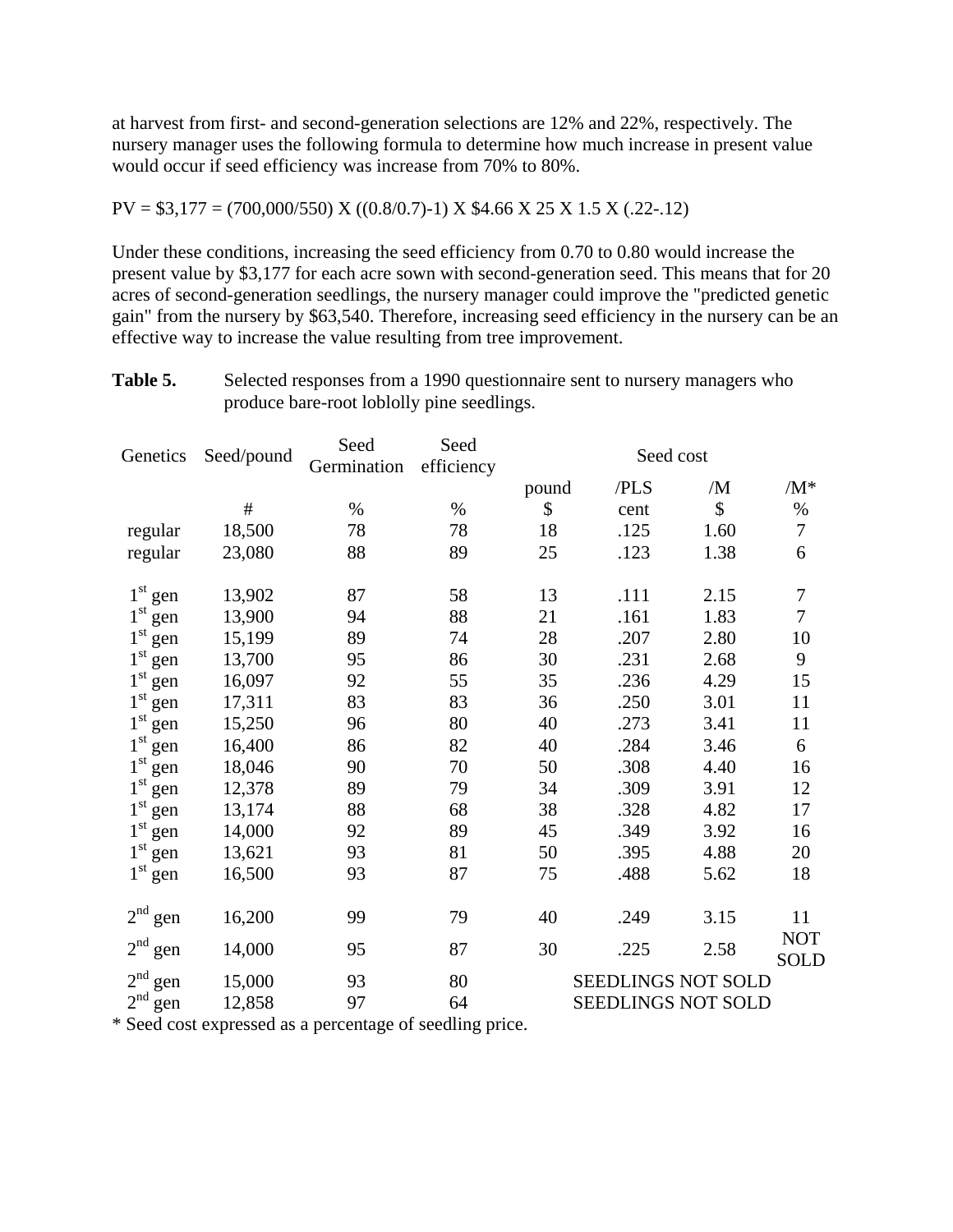## **A NEED FOR INCENTIVES**

Currently, many nursery managers have little incentive to culture second-generation seedlings any differently than first-generation (or even woods run) seedlings. The nursery manager has plenty of problems to worry about besides treating seedlings differently according to their perceived value. [In fact, in certain areas, early height growth of unimproved seedlings (grown from seed from Livingston Parish, LA) can exceed that of genetically improved seedlings from local seed orchards (McKeand et al. 1989)]. However, nursery managers might be more efficient with the second- generation seed if they could charge more for the seedlings. In fact, some organizations do charge \$4 to \$8/M more for second-generation seedlings (Table 3). This allows the nursery manager to generate more income by being more efficient with second generation seedlings.

However, many managers of company nurseries do not sell their second-generation seedlings (Table 5), and managers of state nurseries often do not sell seedlings for more than the cost of production. In addition, most State Foresters and Corporate Executive Officers do not provide the nursery manager with either incentives or adequate funding for improving seed efficiency. As a result, nursery managers have little incentive to be more efficient with seed that has a high present net value.

In fact, since some organizations place emphasis on keeping the nursery manager's salary low, they may actually select for managers with low seed efficiency. For example, take the case of an experienced nursery manager who has consistently obtained a seed efficiency of 80% and has been offered another job that pays \$35,000/yr. The manager's supervisor is not allowed to match the offer and therefore has to search for a replacement at a starting salary of \$25,000/yr. The individual hired has no previous nursery experience and therefore only obtains 60% seed efficiency. As a result, the nursery spends an additional \$83,000/yr in seed costs (assuming a 40 million nursery and seed cost of 0.5 cent/FLS). The organization ends up spending eight times the amount required to keep the experienced manager from leaving.

To attain higher seed efficiency, State Foresters and Corporate Executive Officers should provide the nursery with adequate funding and should provide the managers with adequate incentives. Without incentives and financial support, some nursery managers have to use essentially the same equipment and practices that were employed for seed collected in the woods. This can result in wasting a third or more of the improved genetic resource.

### **LITERATURE CITED**

Anonymous. 1989. Why are state nurseries producing fewer seedlings. Forest Farmer 49(1):16- 19

Jett, J.B. 1988. Thirty-five years later: an overview of tree improvement in the Southeastern United States. P. 98-106. In Proc. Southern Forest Nursery Association. Charleston, SC.

McKeand, S.E., R.J. Weir, and A.V. Hatcher. 1989. Performance of diverse provenances of loblolly pine throughout the southeastern United States. South. J. Appl. For. 13:46-51.